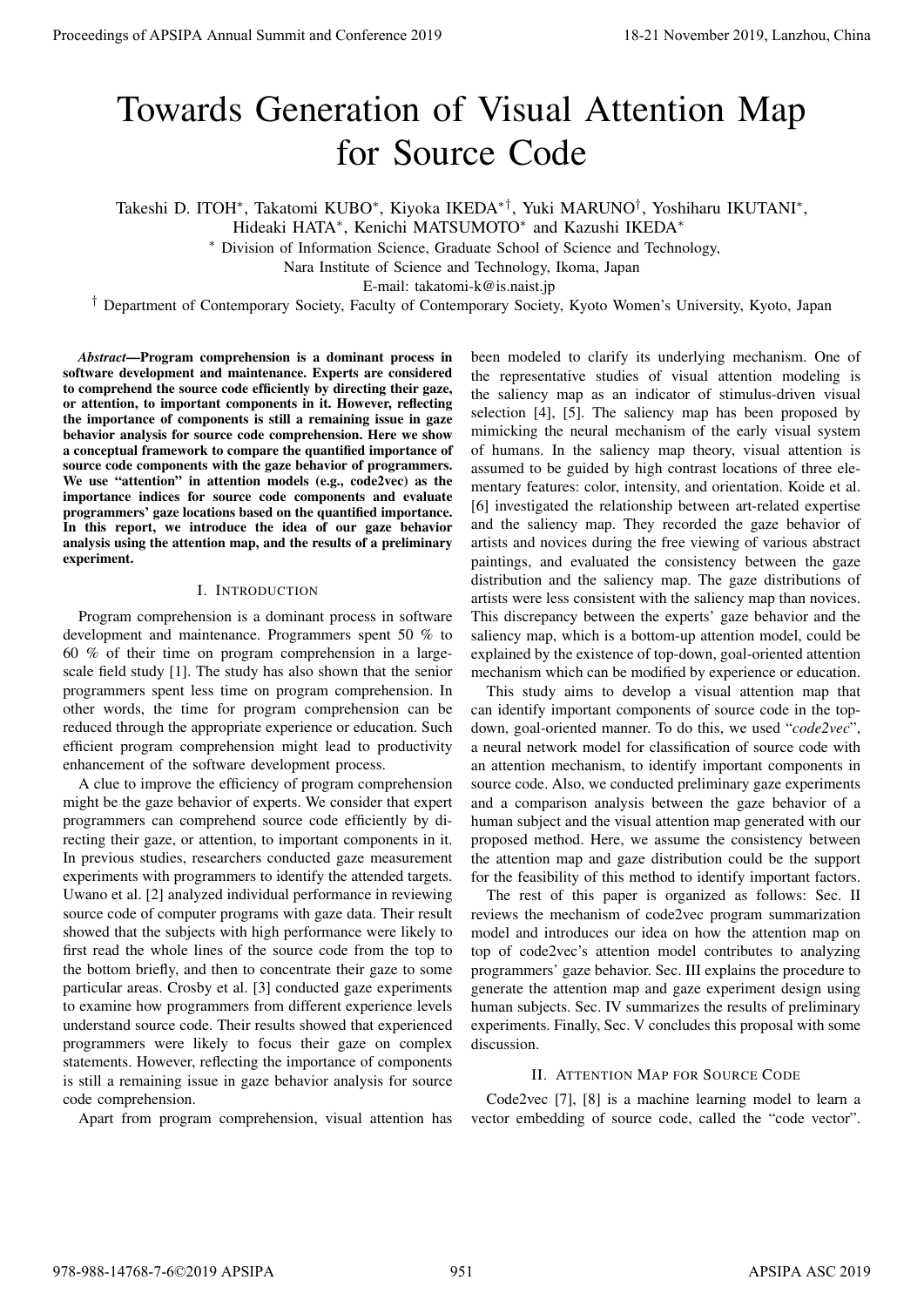

Fig. 1. Attention estimation by code2vec (top) and proposed attention map generation procedure (bottom). The set of orange edges in AST shows an example of a path, and the path attention value  $(0.19)$  is assigned to the tokens in the path (orange shadows in the original code). The attention values for each token are summed up for all paths by repeating this procedure.

Code2vec has an attention mechanism to recognize important components in source code for accurate name discrimination. The model has shown good performance in discriminating function names which concisely represent their functionalities, and the authors showed the attention mechanism is necessary for achieving good performance.

The upper half of Fig. 1 illustrates how code2vec estimates the code vectors and how its attention mechanism defines the importance of source code components. First, the input source code is converted into an abstract syntax tree (AST), which is a tree data structure representing normalized syntactic information. Then, code2vec extracts "path contexts" from the AST. A path context consists of three elements: two terminal nodes (leaves) in the AST and the route connecting those terminal nodes. Code2vec extracts up to 200 path contexts estimates a path context vector for each, and finally the code vector is computed as a weighted sum of these path context vector (this step is not depicted in Fig. 1). The "attention" of code2vec defines this weight for the path contexts. A higher attention value means the correspondent path context contains important information for discriminating function name, and hence the path context vector for such path context greatly affects the final code vector.

In the present study, we assume the expertise of a programmer could be represented using the consistency between the code2vec's attention and a programmer's gaze focus. Based on this assumption, we evaluate how much a programmer focuses on the source code components that are estimated as important by code2vec's attention mechanism. However, code2vec's attention is difficult to directly compare with subjects' spatial gaze distribution since the attention model estimates the importance of path contexts appearing on AST. To fill the gap, we propose a method to generate spatial "attention map" on source code, using the attention value estimated by code2vec. The detailed procedure of attention map generation is explained in Sec. III-B.

#### III. PRELIMINARY EXPERIMENTS

# *A. Acquisition of source code*

To test the feasibility of visual attention map generation, we conducted a preliminary experiment using a set of code

snippets implementing fundamental algorithms. Based on two popular textbooks about computer algorithms [9], [10], we first selected eleven fundamental algorithms: binary search, linear search, bubble sort, selection sort, insertion sort, greatest common divisor, power, primality testing, run-length encoding, string sort, and substring search. We then collected 1251 Java code snippets implementing the selected algorithms from an open codeset provided by AIZU ONLINE JUDGE [11]. In the present study, we used a set of 72 code snippets with minimum deviations of superficial characteristics i.e. lines of code (LOC) and characters per line (CPL). To further mitigate non-semantic visual variations, the indentation styles of all code snippets were normalized by replacing a tab-space with two white-spaces. For keeping algorithmic diversity, the selected codeset included six snippets for each algorithm but twelve snippets for linear search. The codeset allowed us to examine the feasibility of our proposed method based on a variety of fundamental algorithms.

# *B. Attention Map Generation*

To quantify the "importance" of each component in the given source code, we used the attention model of code2vec [7], [8]. Since code2vec computes the attention for each path context in the given AST of source code, we reconstructed a spatial attention map based on the attention value of each path context. The bottom half of Fig. 1 illustrates the attention map generation procedure. In short, we first computed attention values of the nodes appearing in the given AST, then generated a spatial map over a source code image using those node attention values.

First, each path context was decomposed into a list of nodes in the AST. Then, the attention value for each path context was added to the attention value of each node in this list. Repeating this procedure for each path context, the attention distribution over the set of AST nodes was obtained. Next, we converted this node attention distribution into a spatial attention map as a mixture of Gaussian functions. Some of the nodes had their correspondent tokens in the source code, like if for *IfStmt*, and > symbol for *GreaterThan*. For those correspondent tokens, a two-dimensional Gaussian function was allocated to each token such that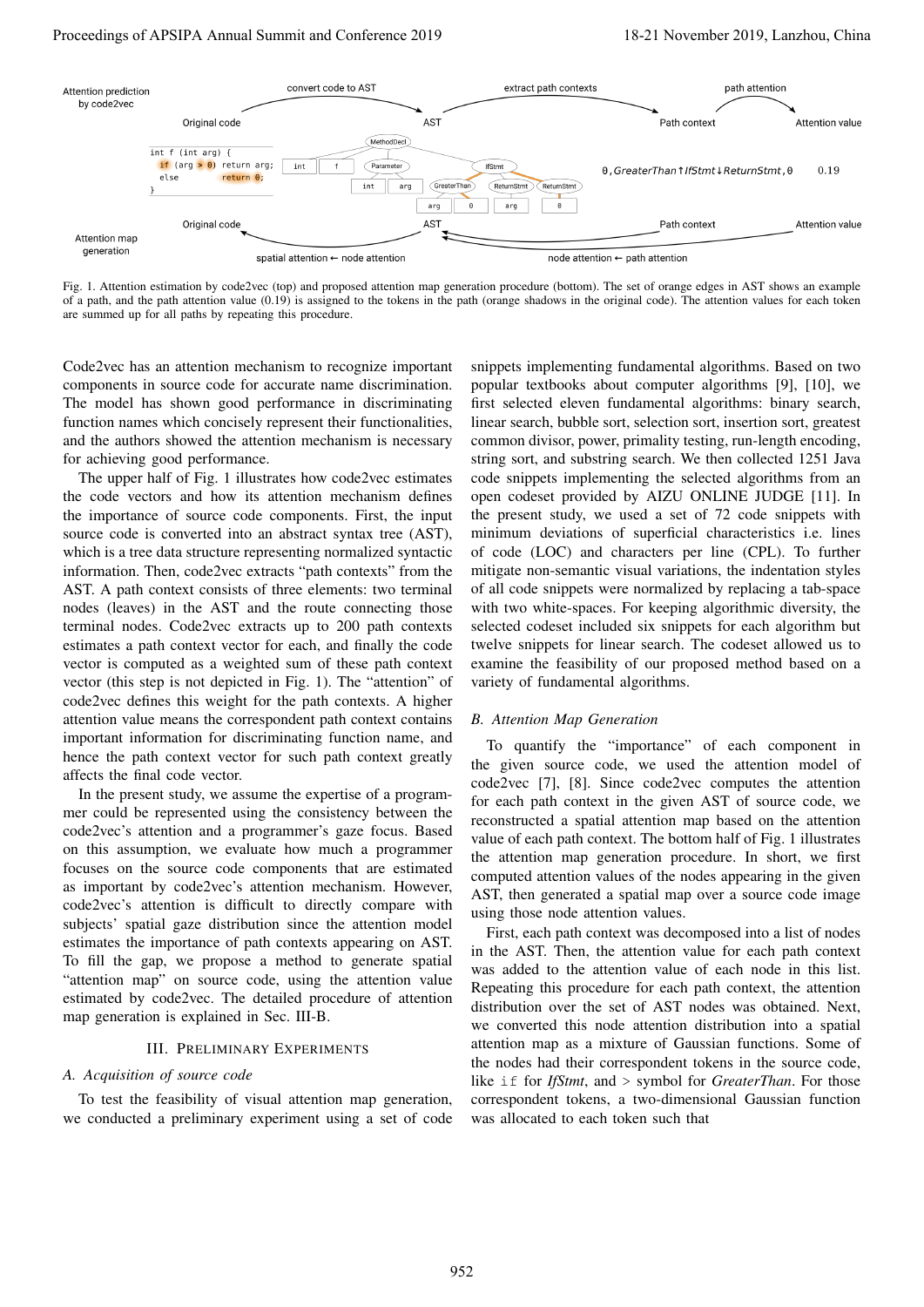- 1) its center was located at the coordinate of the center of the token in the stimulus image,
- 2) its maximum height was equal to the attention value defined in the attention distribution over AST nodes, and
- 3) its variance corresponded to the spatial size of the token in an image.

The spatial map was obtained as the summation of these Gaussian functions for all tokens.

# *C. Gaze Experiment*

Given the spatial attention map introduced above, the consistency between the map and the programmer's gaze distribution was quantified. We recorded a programmer's gaze distribution using Tobii Pro TX300 [12] (Tobii Technology, Sweden), while presenting the source code image as visual stimuli (see Sec. III-A). The device has a 23-inch display of full HD resolution (1920 px in width and 1080 px in height). We recorded the subject's gaze points with the sampling rate of 120 Hz. The experimental procedure was controlled by PsychoPy [13], [14].

After the experiment, the stimulus images were clipped into squares 840 px on a side prior to the further analysis to avoid excessively high consistency due to the inclusion of the blank area in the images. Outliers in the recorded gaze data which exceed these square boundaries were removed. The proportion of removed data points against the whole data was less than  $0.1 \%$ .

#### *D. Evaluation*

To quantify the consistency, we adopted an evaluation method proposed in [6]. The receiver operating characteristics (ROC) curve was calculated by defining the ground truth as the subject's gaze distribution and the estimation as the binarized attention map computed with code2vec. Having defined the threshold of attention, the code2vec attention map  $C$  was binarized into  $C^{\text{bin}}$ :

$$
C_{x,y}^{\text{bin}} = \begin{cases} 1 & \text{if } C_{x,y} > \text{threshold} \\ 0 & \text{otherwise,} \end{cases} \tag{1}
$$

where  $C_{x,y}$  and  $C_{x,y}^{\text{bin}}$  represent the attention value for pixel  $(x, y)$  in C and  $C^{\text{bin}}$ , respectively. With this binarized attention map, the true positive rate (TPR) and the false positive rate (FPR) given a gaze distribution is calculated as follows.

$$
TPR = \frac{\sum_{x,y} G^+ \circ C^{\text{bin}}}{\sum_{x,y} G^+},\tag{2}
$$

$$
\text{FPR} = \frac{\sum_{x,y} G^- \circ C^{\text{bin}}}{\sum_{x,y} G^-},\tag{3}
$$

where  $G^+$  is the gaze distribution which counts the gaze point per pixel, while  $G^-$  is a binary negation of  $G^+$ , s.t.  $G_{x,y}^- = 1 \Leftrightarrow G_{x,y}^+ = 0$  and  $G_{x,y}^- = 0 \Leftrightarrow G_{x,y}^+ > 0$ . Also, ◦ denotes the Hadamard product (pixel-wise product) of two maps or distributions. ROC curve was obtained by computing these TPR and FPR with varying the threshold and plotting those values.

```
1 public class Main {
                                                                          2 public static void main(String[] args) {
                                                                          3 Scanner in = new Scanner(System.in);
                                                                          4 String word = in.next();
                                                                          5 int count = 0;
                                                                          7 word = word.toLowerCase();
                                                                         9 while (true) {<br>10 String str =
                                                                                   String str = in.next();
                                                                         11 if (str.equals("END_OF_TEXT")) {
                                                                         12 break;
                                                                         14 str = str.toLowerCase();<br>15 if (str.equals(word)) {
                                                                         15 if (str.equals(word)) {<br>16 count++:
                                                                                   \text{count++;}19 System.out.println(count);<br>20 }
                                                                         \begin{matrix} 20 \\ 21 \end{matrix}Proceeding of APSIPA Annual Summit and Conference 2019<br>
The summit and conference 2019 in the summit and conference 2019 in the summit and conference 2019 in the summit of the summit and conference 2019 in the summit of t
```
6

 $\begin{matrix}8\\9\end{matrix}$ 

 $\frac{13}{14}$ 

17 } 18 }

21 }

Listing 1 A SUBSTRING SEARCH ALGORITHM WRITTEN IN JAVA

TABLE I TOP 5 TOKENS WITH STRONG ATTENTION

| Line number | Token             | Attention value |
|-------------|-------------------|-----------------|
|             | i f               | 1.33            |
| 11          | "END OF TEXT"     | 1.31            |
|             | while             | 1.17            |
|             | args              | 0.89            |
|             | word <sup>1</sup> | 0.48            |

After calculating the ROC curve, the area under the curve (AUC) was obtained. The AUC quantifies the consistency between the subject's gaze distribution and the attention map. Higher AUC value indicates that the subject strongly focused their gaze on important components in source code, and thus it is assumed to represent their expertise in reading source code.

#### IV. RESULTS

As a preliminary experiment, we quantified the attention maps for the target source code (see Sec. III-A), and evaluated the consistency of those maps against gaze distributions recorded from a human subject. In the rest of this section, we describe a representative result obtained using a substring search algorithm shown in Listing 1.

Fig. 2(a) shows the estimated spatial attention map for the source code. The attention map was sparse, and there were only a few tokens with high attention value (deep orange color). Table I lists the top 5 of those highly attended tokens. Given this source code implements a substring search algorithm that counts the number of words until the word "END\_OF\_TEXT" appears, these highly attended tokens, especially the tokens if, while, and "END\_OF\_TEXT", match our intuitive evaluation of token importance.

We recorded the gaze behavior of a research student in the information science division who had a little experience in Java programming (i.e. not an expert programmer). Fig. 2(b) shows the raw recorded gaze data. Each blue dot represents a

<sup>&</sup>lt;sup>1</sup>The one at the left-hand side of the equal symbol.